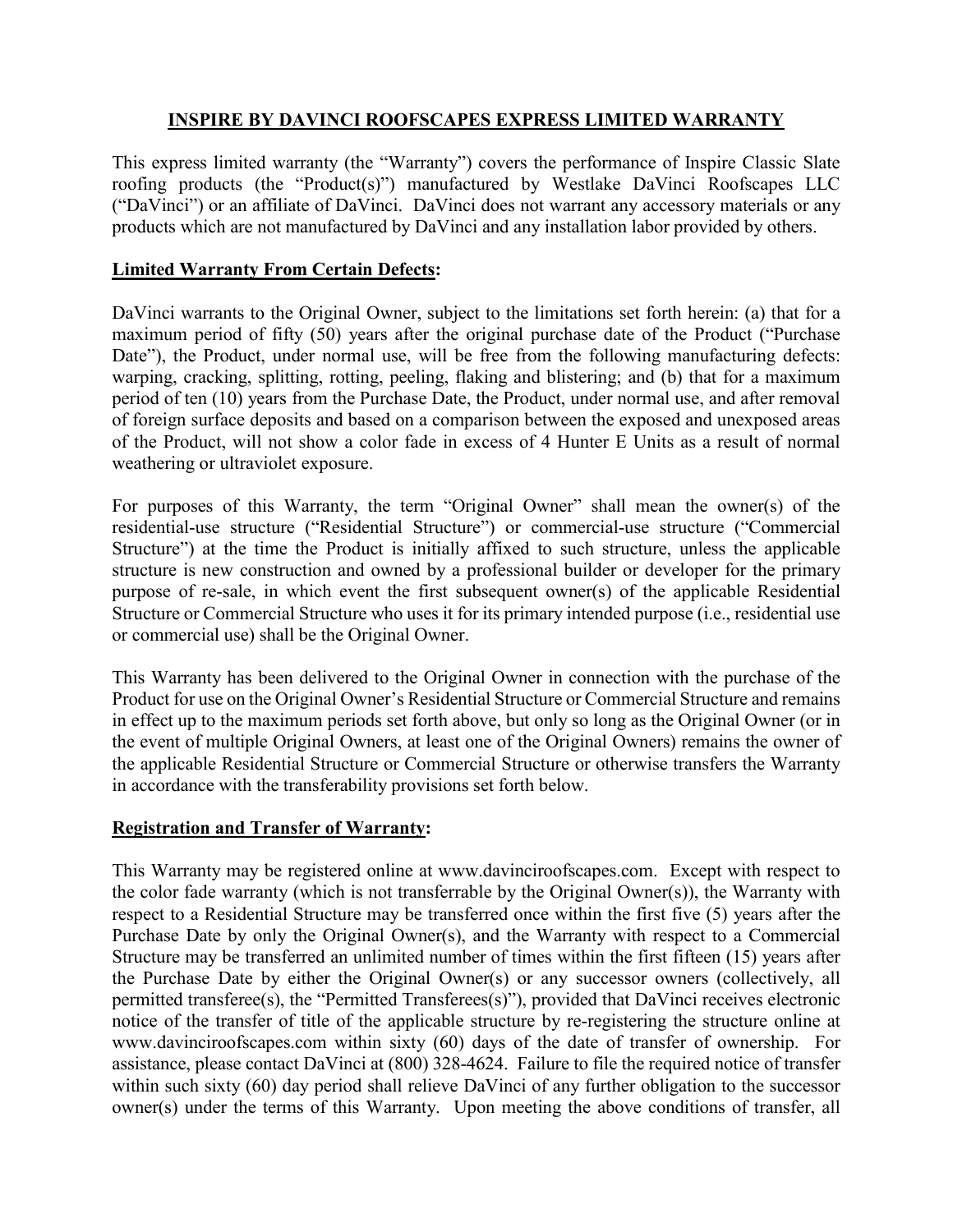warranty periods under this Warranty, except for the color fade warranty, shall be limited in duration to a maximum period of fifty (50) years from the Purchase Date so long as the Permitted Transferee(s) continues to own the applicable Residential Structure or Commercial Structure, and the Permitted Transferee(s) shall be subject to the same Warranty Pro-Ration Actions as the Original Owner(s) as set forth herein. The Permitted Transferee shall not receive warranty coverage hereunder beyond that provided to the Original Owner.

#### **Remedies:**

Except with respect to a defect under the color fade warranty above, if any Product is found to be defective under this Warranty, DaVinci shall take the following actions (the "Warranty Pro-Ration Actions"):

- If a Warranty claim is made up to and including the seventh anniversary of the Purchase Date, subject to the terms of this Warranty, DaVinci shall, at its sole option, either: (a) provide a replacement Product and pay for all of the replacement labor costs and additional accessories, or (b) refund the amount previously paid by the Original Owner to purchase the defective Product.
- If a Warranty claim is made after the seventh anniversary of the Purchase Date and up to and including the 45<sup>th</sup> anniversary of the Purchase Date, subject to the terms of this Warranty, DaVinci shall pay an amount equal to the number of months remaining until the  $50<sup>th</sup>$  anniversary of the Purchase Date (to the nearest month) divided by 600, and then multiplied by the amount previously paid by the Original Owner to purchase the defective Product, as illustrated with the following equation:

Number of months remaining until the 50th anniversary of the Purchase Date x Cost of the defective Product to the Original Owner = Warranty Payment 600

• If a Warranty claim is made after the  $45<sup>th</sup>$  anniversary of the Purchase Date and up to and including the  $50<sup>th</sup>$  anniversary of the Purchase Date, subject to the terms of this Warranty, DaVinci shall pay 10% of the amount previously paid by the Original Owner to purchase the defective Product.

Notwithstanding the above, in no event shall DaVinci's obligation under the above remedies exceed a maximum of \$350.00 for labor costs per 100 square feet of defective Product. No Product replacement under this Warranty will alter the above Warranty Pro-Ration Actions, the calculation of which shall continue to commence from the Purchase Date.

If any Product is found to be defective under this Warranty with respect to the color fade warranty above, DaVinci shall replace the defective Product with a replacement Product; however, if a replacement Product does not exist, then DaVinci shall refund the Original Owner the then-current purchase price for a substantially similar Product.

In the event DaVinci replaces a defective Product with a replacement Product pursuant to the terms of this Warranty, DaVinci will attempt to do so with a replacement Product having the same color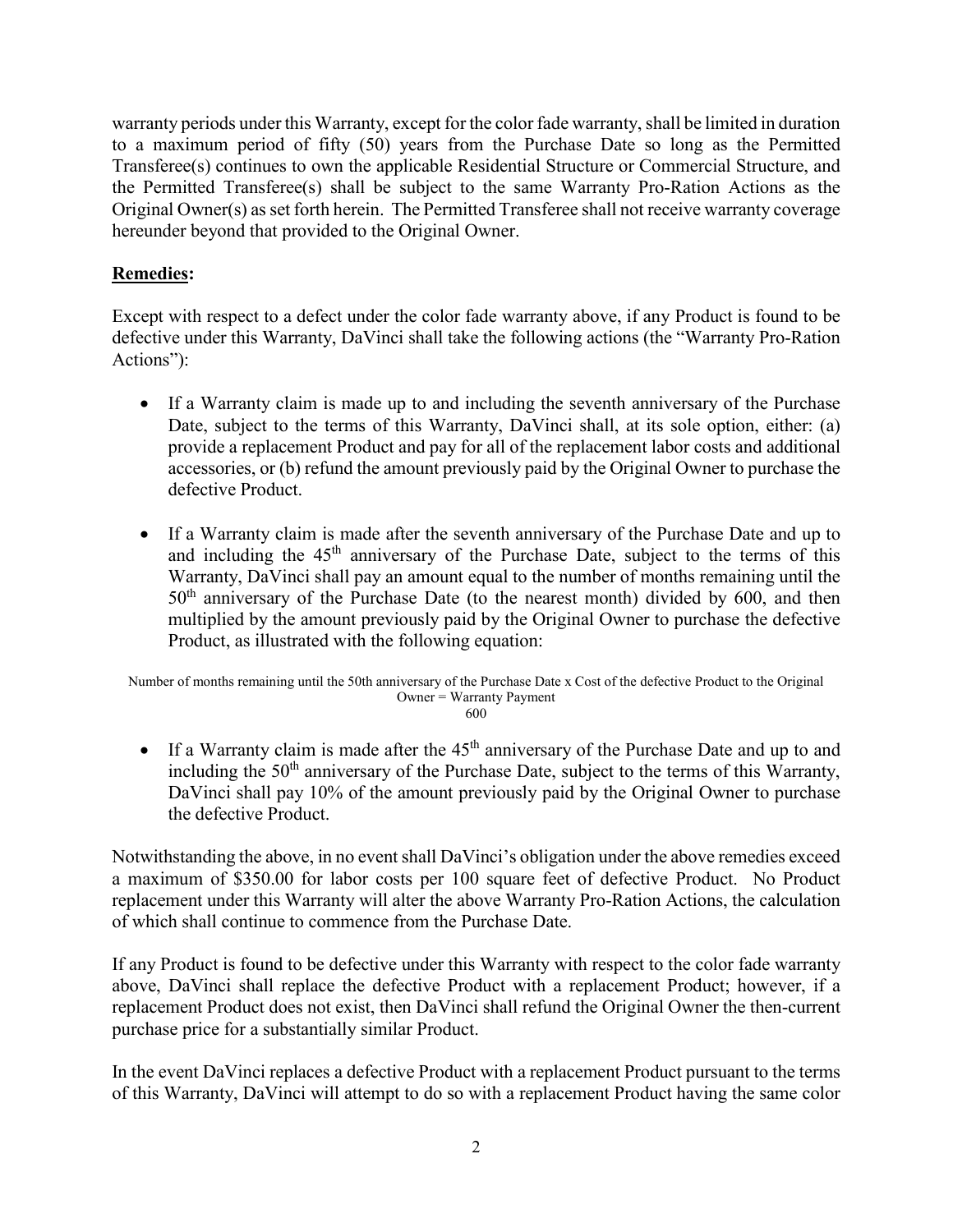or design; however, color variations may exist between Products manufactured at different times, and DaVinci may discontinue or change the design of a particular Product profile. Therefore, it is understood that there may be a color or design difference between the defective Product and any replacement Product provided under the terms of this Warranty.

Any repair or replacement of a defective Product shall not extend the term or coverage of this Warranty. This Warranty shall be void if anyone makes repairs or modification to a Product that is not first approved in writing by DaVinci, except for necessary emergency repairs.

## **Specific Exclusions:**

This Warranty does not cover: (a) damage to Product(s) caused during installation or by improper installation (including, but not limited to, failure to install in accordance with appropriate local building codes and acceptable trade practices in the specified area or failure to follow DaVinci's applicable installation instructions located at www.davinciroofscapes.com/professionals/document-center//; (b) damage to Product(s) caused by either un-vented or improperly vented roof systems, roof traffic or foreign objects falling or settling on the roof (i.e., ash, sap, soot, etc.); (c) damage to Product(s) caused by improper installation of chimneys, furnaces, or other heat sources; (d) damage to Product(s) due to installation of Product(s) at improper temperature (see applicable installation guides); (e) damage to Product(s) caused by hurricanes, tornadoes or other acts of God; (f) damage to Product(s) caused by climate-specific conditions (including, but not limited to, mold, mildew or other growth); (g) damage to Product(s) caused by any failure or movement of any structural elements of the Property; (h) installation labor provided by others; and (i) except as otherwise set forth herein (i.e., the Product(s) will not show a color fade in excess of 4 Hunter E Units as a result of normal weathering or ultraviolet exposure as set forth above), color fading, color changes, staining or variations of the color hue or physical deterioration of the color for any reasons including, but not limited to, weathering, oxidation, air pollutants, improper cleaning or contact with any metals.

**THE FOREGOING IS THE ENTIRE EXPRESS LIMITED PRODUCT WARRANTY OF DAVINCI FOR THE PRODUCT(S). DAVINCI HEREBY DISCLAIMS ALL OTHER EXPRESS, IMPLIED OR STATUTORY WARRANTIES WHERE ALLOWABLE BY LAW FOR THE PRODUCT(S), INCLUDING THE IMPLIED WARRANTIES OF MERCHANTABILITY AND FITNESS FOR A PARTICULAR PURPOSE.**

#### **LIMITATIONS ON LIABILITY: DAVINCI SHALL IN NO EVENT BE LIABLE UNDER ANY CIRCUMSTANCES FOR INDIRECT, INCIDENTIAL OR CONSEQUENTIAL DAMAGES, FOR LOST PROFITS OR FOR ANY DAMAGES TO ANY PROPERTY OR ITS CONTENTS OR ITS OCCUPANTS.**

No employee, agent or other person or entity is authorized to vary or change the terms of this Warranty either orally or in writing, and any statements contained in DaVinci's general advertising pamphlets or other printed materials do not constitute a warranty and shall not be binding on DaVinci except as expressly set forth in this document.